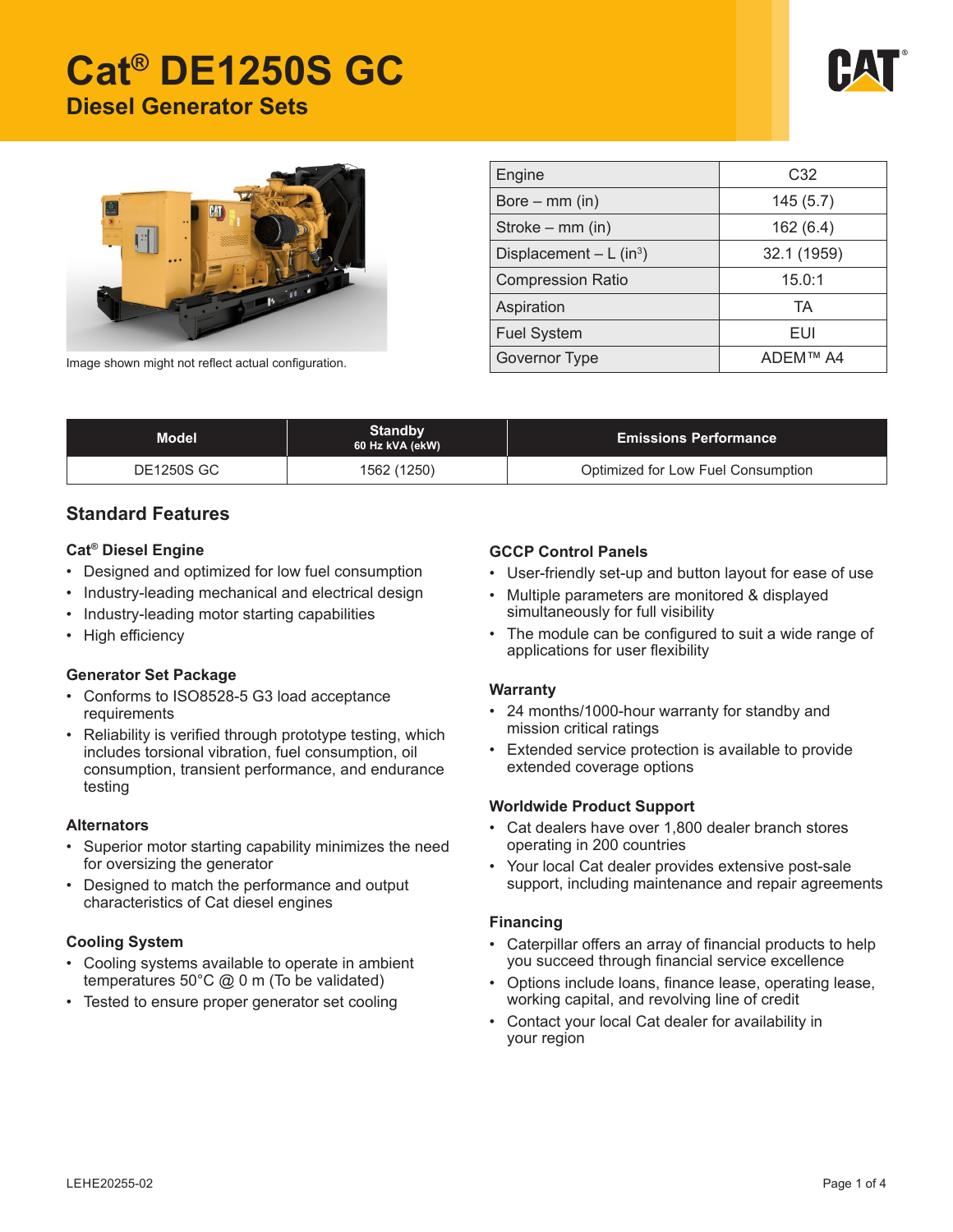## **DE1250S GC Diesel Generator Sets Electric Power**

## **Standard and Optional Equipment**

#### **Engine**

*Air Cleaner* □ Single element Dual element *Starting* **□** Standard batteries Jacket water heater *Engine Attachments* **□ Manual Sump Pump** □ Fuel Transfer Pump

- (With fuel tank base only) □ 6" Exhaust Flexible Fittings
- □ 6" Exhaust Flange Kits

#### **Alternator**

*Output voltage* 380V 480V *Temperature Rise (over 40°C ambient)*  $\Box$  150 $^{\circ}$ C *Winding type* □ Random wound *Excitation*  $\Box$  Internal excitation (IE) □ Permanent magnet (PM) *Attachments* Anti-condensation heater

#### **Power Termination**

*Type* **Q** Power Terminal Strips □ Circuit breaker 2500A  $\Box$  3-pole  $\Box$  4-pole □ Manually operated □ Electrically operated

#### **Factory Enclosure**

□ Sound attenuated *Attachments*  $\Box$  DC lighting package

#### **Fuel Tank**

 $\Box$  1000 L (264 gal) (With Enclosure only)

#### **Control System**

*Controller*  $\Box$  GCCP 1.3  $\Box$  GCCP 1.4 *Attachments* □ Ground Fault Indication

#### **Charging**

 $\Box$  Battery charger - 10A

#### **Cat Connect** *Connectivity*

□ Ethernet □ Cellular

#### **Extended Service Options**

*Terms*

□ 3 year

 $\Box$  4 year

 $\Box$  5 year

## *Coverage*

**□** Silver □ Gold

Note: Some options may not be available on all models. Certifications may not be available with all model configurations. Consult factory for availability.

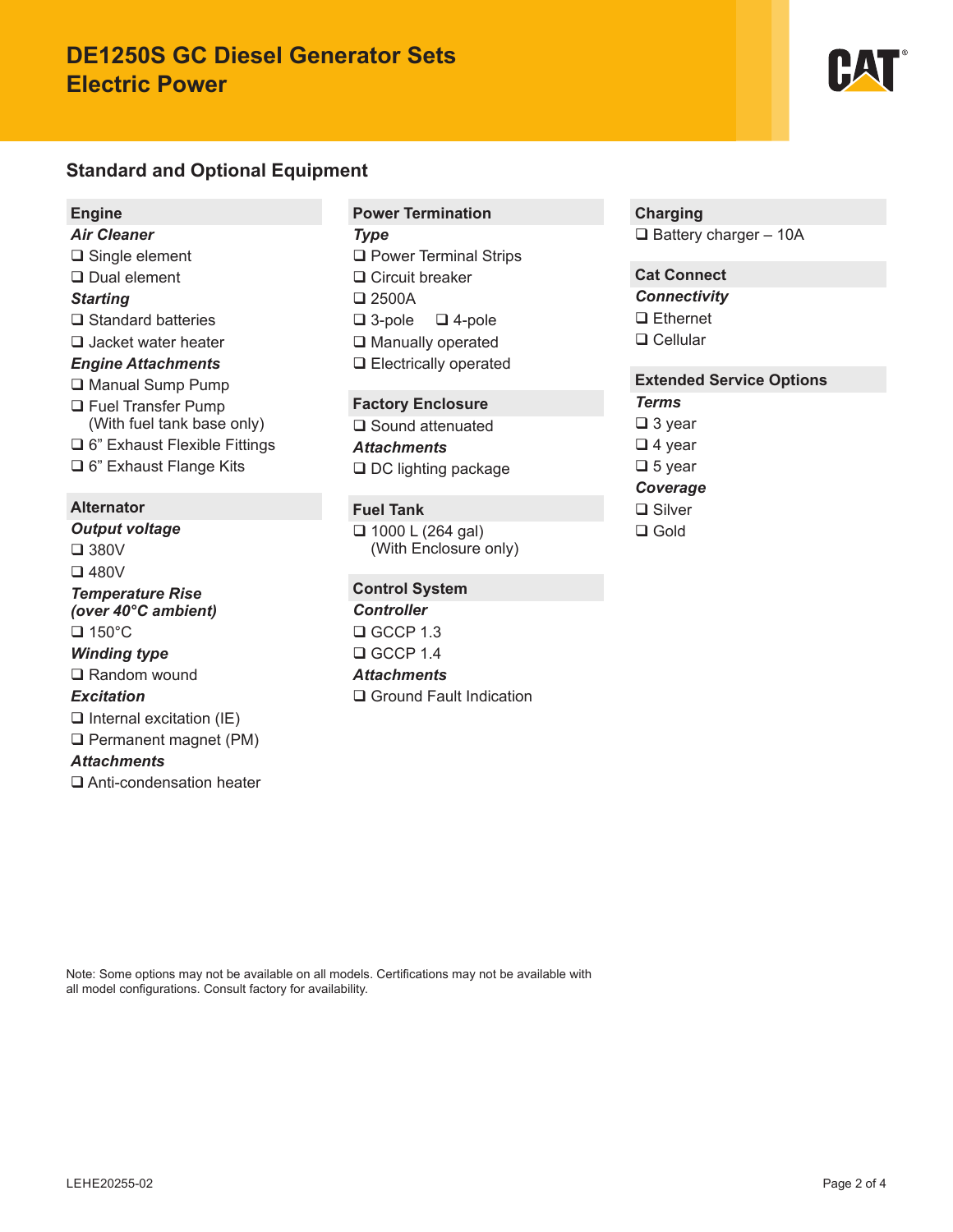

### **Package Performance – DE1250S GC**

| Performance                                                       | <b>Standby</b> |                      | <b>Mission Critical</b> |          |
|-------------------------------------------------------------------|----------------|----------------------|-------------------------|----------|
| Frequency                                                         | 60 Hz          |                      | 60 Hz                   |          |
| Gen set power rating with fan                                     | 1250 ekW       |                      | 1250 ekW                |          |
| Gen set power rating with fan @ 0.8 power factor                  |                | 1562.5 kVA           | 1562.5 kVA              |          |
| Fueling strategy                                                  |                | Low Fuel Consumption | Low Fuel Consumption    |          |
| Performance number                                                |                | EM2322-03            | EM2530-01               |          |
| <b>Fuel Consumption</b>                                           |                |                      |                         |          |
| 100% load with fan - L/hr (gal/hr)                                | 326.4          | (86.2)               | 326.4                   | (86.2)   |
| 75% load with $fan - L/hr$ (gal/hr)                               | 238.8          | (63.1)               | 238.8                   | (63.1)   |
| 50% load with fan $-$ L/hr (gal/hr)                               | 164.0          | (43.3)               | 164.0                   | (43.3)   |
| 25% load with fan - L/hr (gal/hr)                                 | 97.0           | (25.6)               | 97.0                    | (25.6)   |
| <b>Cooling System</b>                                             |                |                      |                         |          |
| Radiator air flow restriction (system) - kPa (in. water)          | 0.12           | (0.48)               | 0.12                    | (0.48)   |
| Radiator air flow – $m^3/m$ in (cfm)                              | 1109           | (39164)              | 1109                    | (39164)  |
| Engine coolant capacity $-L$ (gal)                                | 55             | (14.5)               | 55                      | (14.5)   |
| Radiator coolant capacity - L (gal)                               | 61             | (16.1)               | 61                      | (16.1)   |
| Total coolant capacity $-L$ (gal)                                 | 116            | (30.6)               | 116                     | (30.6)   |
| <b>Inlet Air</b>                                                  |                |                      |                         |          |
| Combustion air inlet flow rate $-$ m <sup>3</sup> /min (cfm)      | 109.6          | (3870.7)             | 109.6                   | (3870.7) |
| <b>Exhaust System</b>                                             |                |                      |                         |          |
| Exhaust stack gas temperature - °C (°F)                           | 404.6          | (760.3)              | 404.6                   | (760.3)  |
| Exhaust gas flow rate – $m^3/m$ in (cfm)                          | 258.8          | (9138.4)             | 258.8                   | (9138.4) |
| Exhaust system backpressure (maximum allowable) - kPa (in. water) | 6.7            | (27.0)               | 6.7                     | (27.0)   |
| <b>Heat Rejection</b>                                             |                |                      |                         |          |
| Heat rejection to jacket water - kW (Btu/min)                     | 392            | (22307)              | 392                     | (22307)  |
| Heat rejection to exhaust (total) $-$ kW (Btu/min)                | 1074           | (61080)              | 1074                    | (61080)  |
| Heat rejection to aftercooler - kW (Btu/min)                      | 433            | (24622)              | 433                     | (24622)  |
| Heat rejection to atmosphere from engine - kW (Btu/min)           | 218            | (12420)              | 218                     | (12420)  |
| Heat rejection from alternator - kW (Btu/min)                     | 58.9           | (3350)               | 58.9                    | (3350)   |
| Emissions* (Nominal)                                              |                |                      |                         |          |
| NOx mg/Nm <sup>3</sup> (g/hp-h)                                   | 2716.5         | (6.19)               | 2716.5                  | (6.19)   |
| CO mg/Nm <sup>3</sup> (g/hp-h)                                    | 89.6           | (0.17)               | 89.6                    | (0.17)   |
| HC mg/Nm <sup>3</sup> (g/hp-h)                                    | 10.2           | (0.02)               | 10.2                    | (0.02)   |
| PM mg/Nm <sup>3</sup> (g/hp-h)                                    | 19.6           | (0.04)               | 19.6                    | (0.04)   |
| Emissions* (Potential Site Variation)                             |                |                      |                         |          |
| NOx mg/Nm <sup>3</sup> (g/hp-h)                                   | 3287.0         | (7.49)               | 3287.0                  | (7.49)   |
| CO mg/Nm <sup>3</sup> (g/hp-h)                                    | 167.6          | (0.33)               | 167.6                   | (0.33)   |
| $HC$ mg/ $Nm^3$ (g/hp-h)                                          | 19.3           | (0.05)               | 19.3                    | (0.05)   |
| PM mg/Nm <sup>3</sup> (g/hp-h)                                    | 38.2           | (0.09)               | 38.2                    | (0.09)   |

\**mg/Nm3 levels are corrected to 5% O2. Contact your local Cat dealer for further information.*